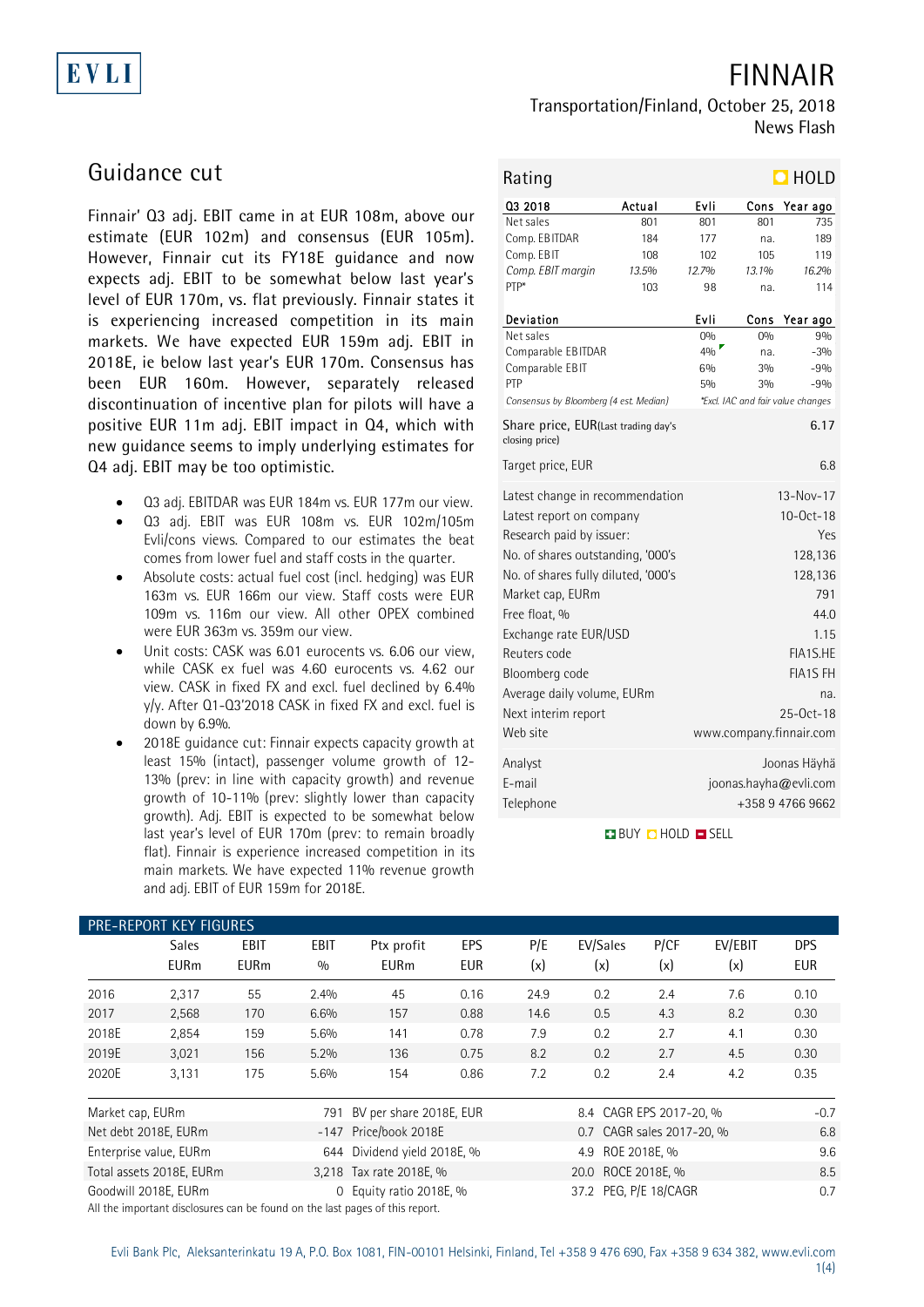#### Important Disclosures

Evli Research Partners Plc ("ERP") uses 12-month target prices. Target prices are defined by utilizing analytical techniques based on financial theory including (but not limited to) discounted cash flow analysis and comparative valuation. The selection of valuation methods depends on different circumstances. Target prices may be altered on the basis of new information coming to light in the underlying company or changes in interest rates, changes in foreign exchange rates, other securities prices or market indices or outlook for the aforementioned factors or other factors that may change the conditions of financial markets. Recommendations and changes by analysts are available at https://research.evli.com/JasperAllModels.action?authParam=key;461&tauthParam=x;G3rNagWrtf7K&tauthType=3 Detailed information about the valuation or methodology and the underlying assumptions is accessible via ERP: [http://research.evli.com](http://research.evli.com/) Investment recommendations are defined as follows: Target price compared to share price Recommendation<br>  $\leq -10\%$ < -10 % SELL  $-10 - (+10) \%$  HOL<br> $> 10 \%$  RIIY  $> 10\%$ ERP's investment recommendation of the analyzed company is in general updated 2 – 4 per year. 60% 56% 50%  $40%$  $33%$ 30% 20% 10% 10%  $0%$ Hold Sell Buy The graph above shows the distribution of ERP's recommendations of companies under coverage in 16th of April 2018. If recommendation is not given, it is not mentioned here.

#### Name(s) of the analyst(s): Häyhä

This research report has been prepared by Evli Research Partners Plc ("ERP" or "Evli Research"). ERP is a subsidiary of Evli Bank Plc. Production of the investment recommendation has been concluded on [10.10.2018, 8:00]. This report has been published on [25.10.2018, 9:40].

None of the analysts contributing to this report, persons under their guardianship or corporations under their control have a position in the shares of the company or related securities.

The date and time for any price of financial instruments mentioned in the recommendation refer to the previous trading day's closing price(s) unless otherwise stated in the report.

Each analyst responsible for the content of this report assures that the expressed views accurately reflect the personal views of each analyst on the covered companies and securities. Each analyst assures that (s)he has not been, nor are or will be, receiving direct or indirect compensation related to the specific recommendations or views contained in this report.

Companies in the Evli Group, affiliates or staff of companies in the Evli Group, may perform services for, solicit business from, hold long or short positions in, or otherwise be interested in the investments (including derivatives) of any company mentioned in the publication or report.

Neither ERP nor any company within the Evli Group have managed or co-managed a public offering of the company's securities during the last 12 months prior to, received compensation for investment banking services from the company during the last 12 months prior to the publication of the research report.

ERP may pursue an assignment from the issuer(s) of the financial instruments mentioned in the recommendation or this report. These assignments may have a limited economic or financial impact on ERP and/or Evli. Under such assignments ERP may perform services including, but not limited to, arranging investor meetings or –events, investor relations communication advisory and production of research material.

ERP has signed an agreement with the issuer of the financial instruments mentioned in the recommendation, which includes production of research reports. This assignment has a limited economic and financial impact on ERP and/or Evli. Under the assignment ERP performs services including, but not limited to, arranging investor meetings or –events, investor relations communication advisory and production of research material.

ERP or another company within the Evli Group does not have an agreement with the company to perform market making services.

For the prevention and avoidance of conflicts of interests with respect to this report, there is an information barrier (Chinese wall) between Investment Research and Corporate Finance units concerning unpublished investment banking services to the company. The remuneration of the analyst(s) is not tied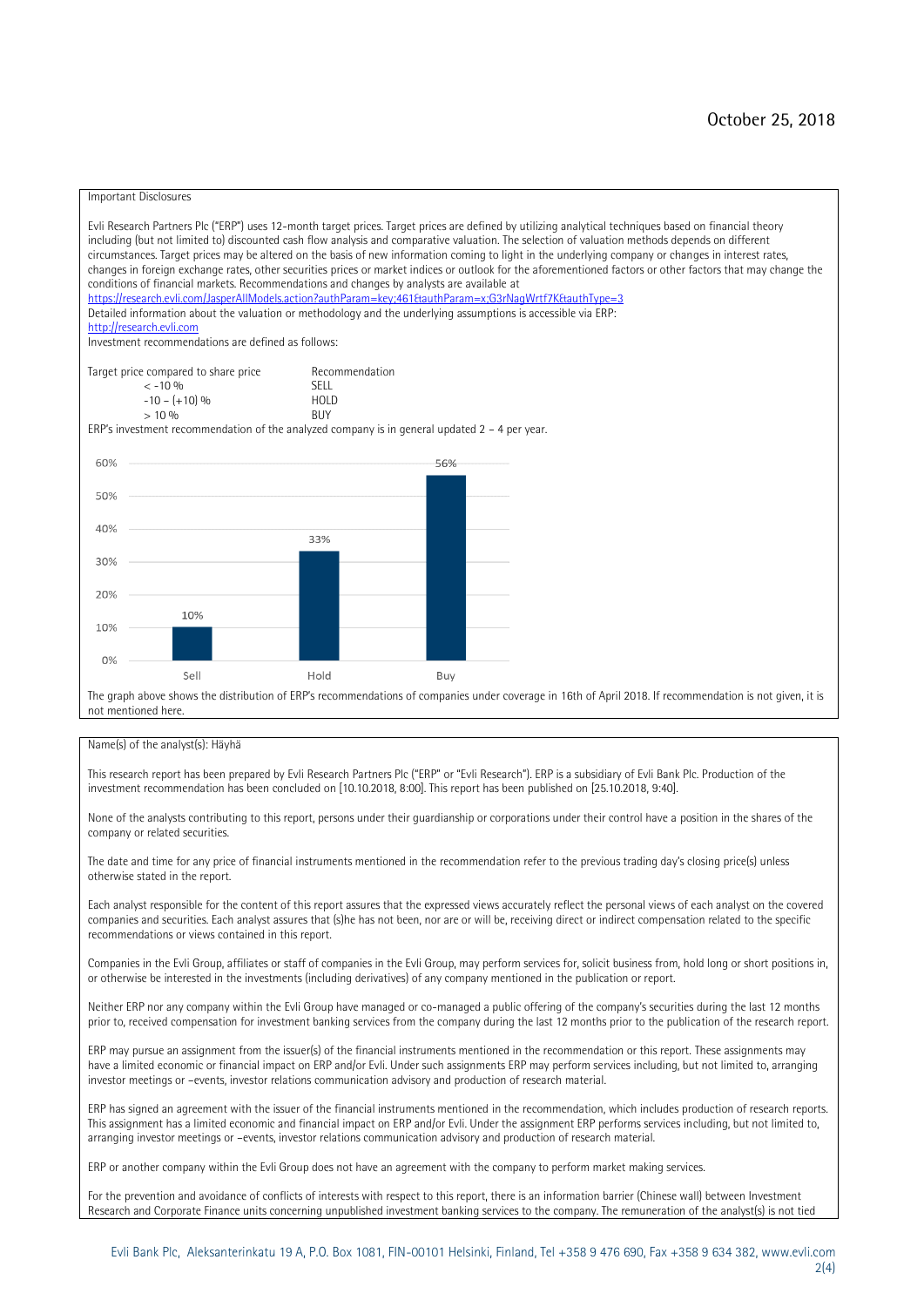directly or indirectly to investment banking transactions performed by Evli Bank Plc or any company within Evli Group.

This report has not been disclosed to the company prior to its dissemination.

This report is provided and intended for informational purposes only and may not be used or considered under any circumstances as an offer to sell or buy any securities or as advice to trade any securities.

This report is based on sources ERP considers to be correct and reliable. The sources include information providers Reuters and Bloomberg, stock-exchange releases from the companies and other company news, Statistics Finland and articles in newspapers and magazines. However, ERP does not guarantee the materialization, correctness, accuracy or completeness of the information, opinions, estimates or forecasts expressed or implied in the report. In addition, circumstantial changes may have an influence on opinions and estimates presented in this report. The opinions and estimates presented are valid at the moment of their publication and they can be changed without a separate announcement. Neither ERP nor any company within the Evli Group are responsible for amending, correcting or updating any information, opinions or estimates contained in this report. Neither ERP nor any company within the Evli Group will compensate any direct or consequential loss caused by or derived from the use of the information represented in this publication.

All information published in this report is for the original recipient's private and internal use only. ERP reserves all rights to the report. No part of this publication may be reproduced or transmitted in any form or by any means, electronic, mechanical, photocopying, recording or otherwise, or stored in any retrieval system of any nature, without the written permission of ERP.

This report or its copy may not be published or distributed in Australia, Canada, Hong Kong, Japan, New Zealand, Singapore or South Africa. The publication or distribution of this report in certain other jurisdictions may also be restricted by law. Persons into whose possession this report comes are required to inform themselves about and to observe any such restrictions.

Evli Bank Plc is not registered as a broker-dealer with the U. S. Securities and Exchange Commission ("SEC"), and it and its analysts are not subject to SEC rules on securities analysts' certification as to the currency of their views reflected in the research report. Evli Bank is not a member of the Financial Industry Regulatory Authority ("FINRA"). It and its securities analysts are not subject to FINRA's rules on Communications with the Public and Research Analysts and Research Reports and the attendant requirements for fairness, balance and disclosure of potential conflicts of interest. This research report is only being offered in U.S. by Auerbach Grayson & Company, LLC (Auerbach Grayson) to Major U.S. Institutional Investors and is not available to, and should not be used by, any U.S. person or entity that is not a Major U.S. Institutional Investor. Auerbach Grayson is a broker-dealer registered with the U.S. Securities and Exchange Commission and is a member of the FINRA. U.S. entities seeking more information about any of the issuers or securities discussed in this report should contact Auerbach Grayson. The securities of non-U.S. issuers may not be registered with or subject to SEC reporting and other requirements.

ERP is not a supervised entity but its parent company Evli Bank Plc is supervised by the Finnish Financial Supervision Authority.